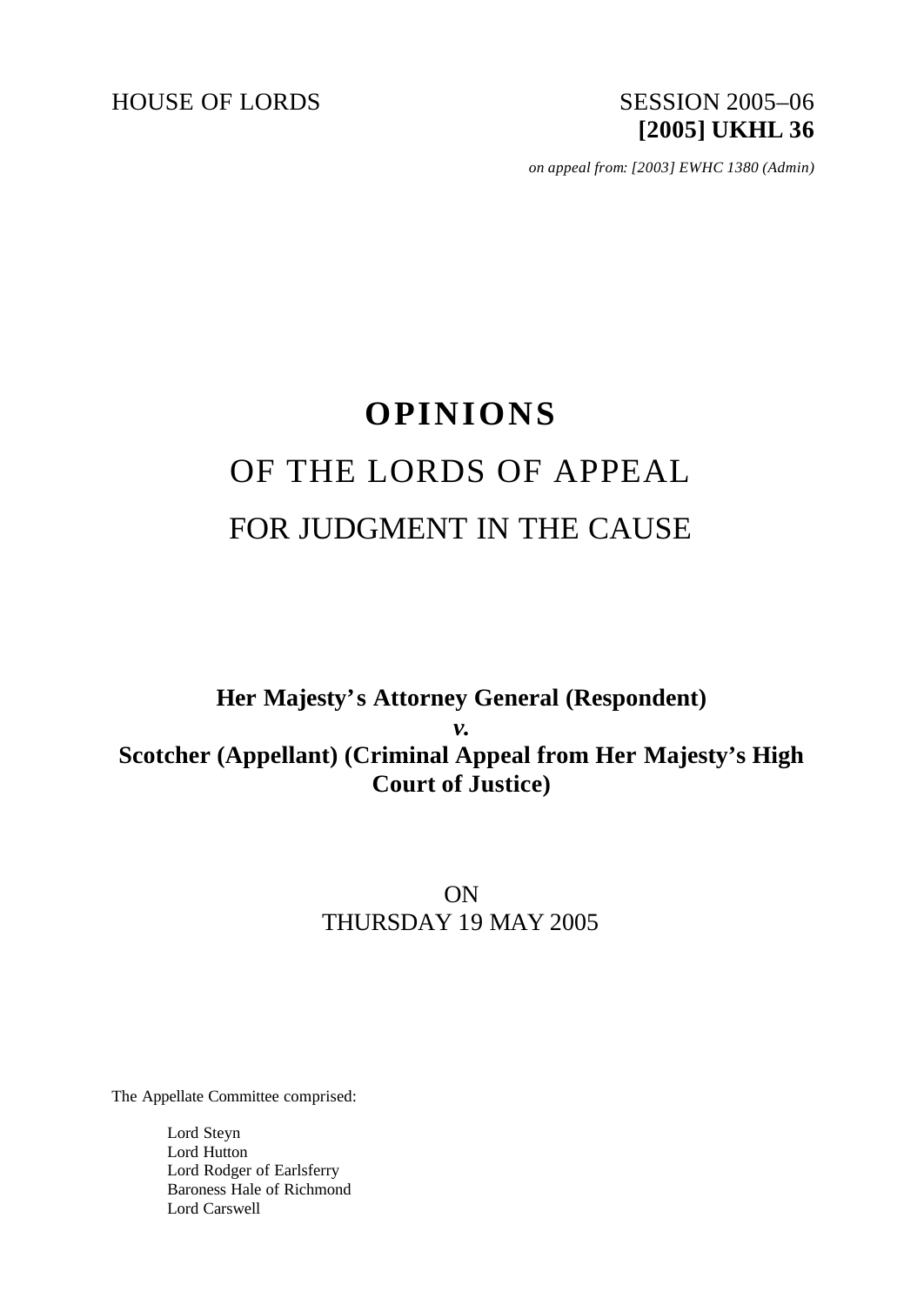#### **HOUSE OF LORDS**

#### **OPINIONS OF THE LORDS OF APPEAL FOR JUDGMENT IN THE CAUSE**

#### **Her Majesty's Attorney General (Respondent)** *v.* **Scotcher (Appellant) (Criminal Appeal from Her Majesty's High Court of Justice)**

#### **[2004] UKHL 36**

#### **LORD STEYN**

My Lords,

1. I have had the advantage of reading the opinion of my noble and learned friend, Lord Rodger of Earlsferry. I agree with it. I would also dismiss the appeal.

#### **LORD HUTTON**

My Lords,

2. I have had the advantage of reading in draft the opinion of my noble and learned friend Lord Rodger of Earlsferry. I agree with it and for the reasons which he gives I would also dismiss the appeal.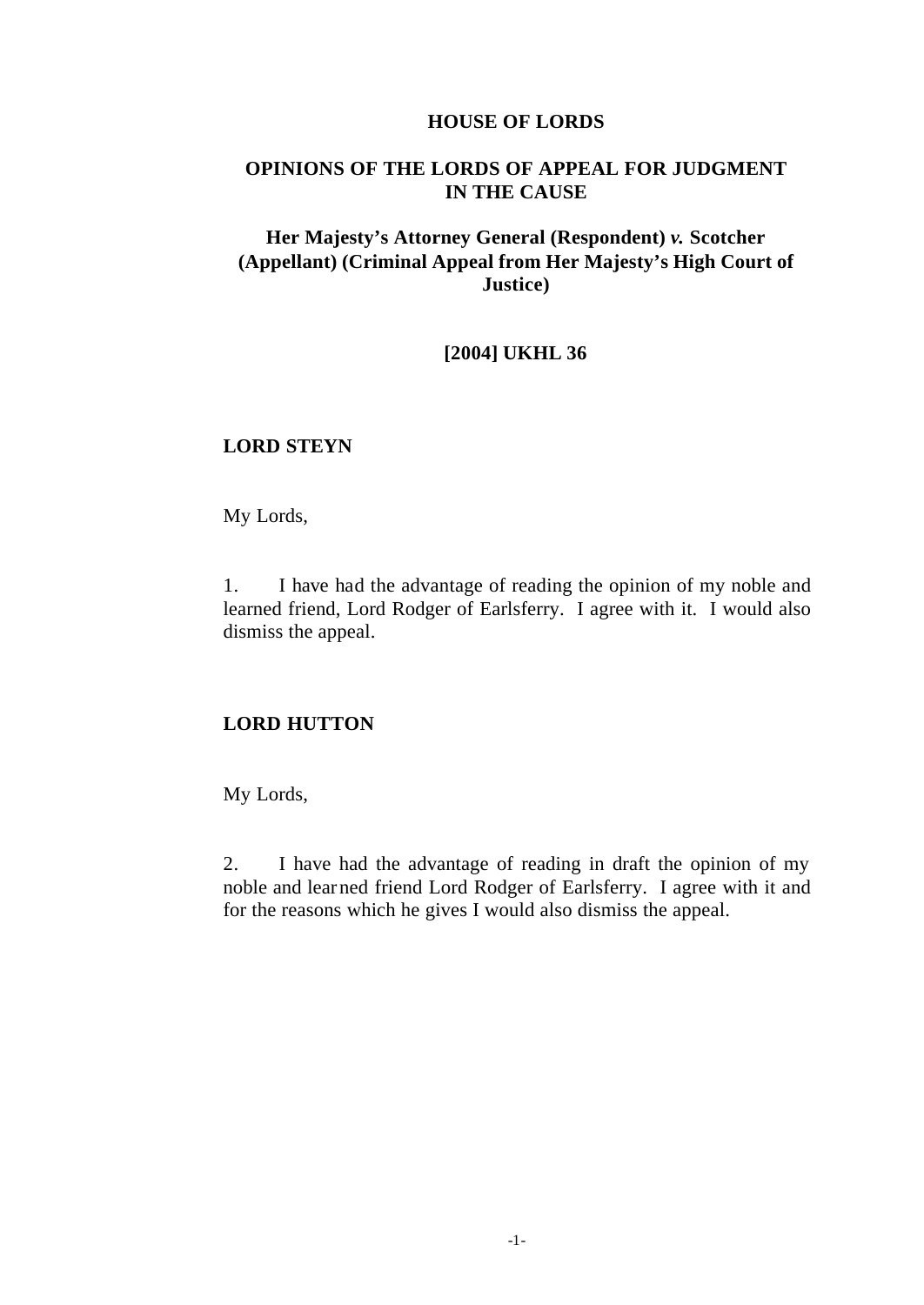#### **LORD RODGER OF EARLSFERRY**

My Lords,

3. This appeal concerns the interpretation and application of section 8(1) of the Contempt of Court Act 1981 ("section 8(1)"), which provides:

"(1) Subject to subsection (2) below, it is a contempt of court to obtain, disclose or solicit any particulars of statements made, opinions expressed, arguments advanced or votes cast by members of a jury in the course of their deliberations in any legal proceedings."

*The Facts*

4. In January 2000 the appellant, Keith Scotcher, was summoned for jury service at Blackfriars Crown Court. Like all the other potential jurors, Mr Scotcher was given a booklet entitled "You and Your Jury Service", which he read. Just below the list of Contents the booklet said this:

"Warnings are in grey boxes. You will find them on pages 1, 2 and 10. Please read them carefully."

Page 1 included this warning:

#### "Warning

When you become a juror you must never discuss the case with anyone who is not a member of the jury. Talk about the case only in the jury room when all the jury are present."

There was another warning on page 10: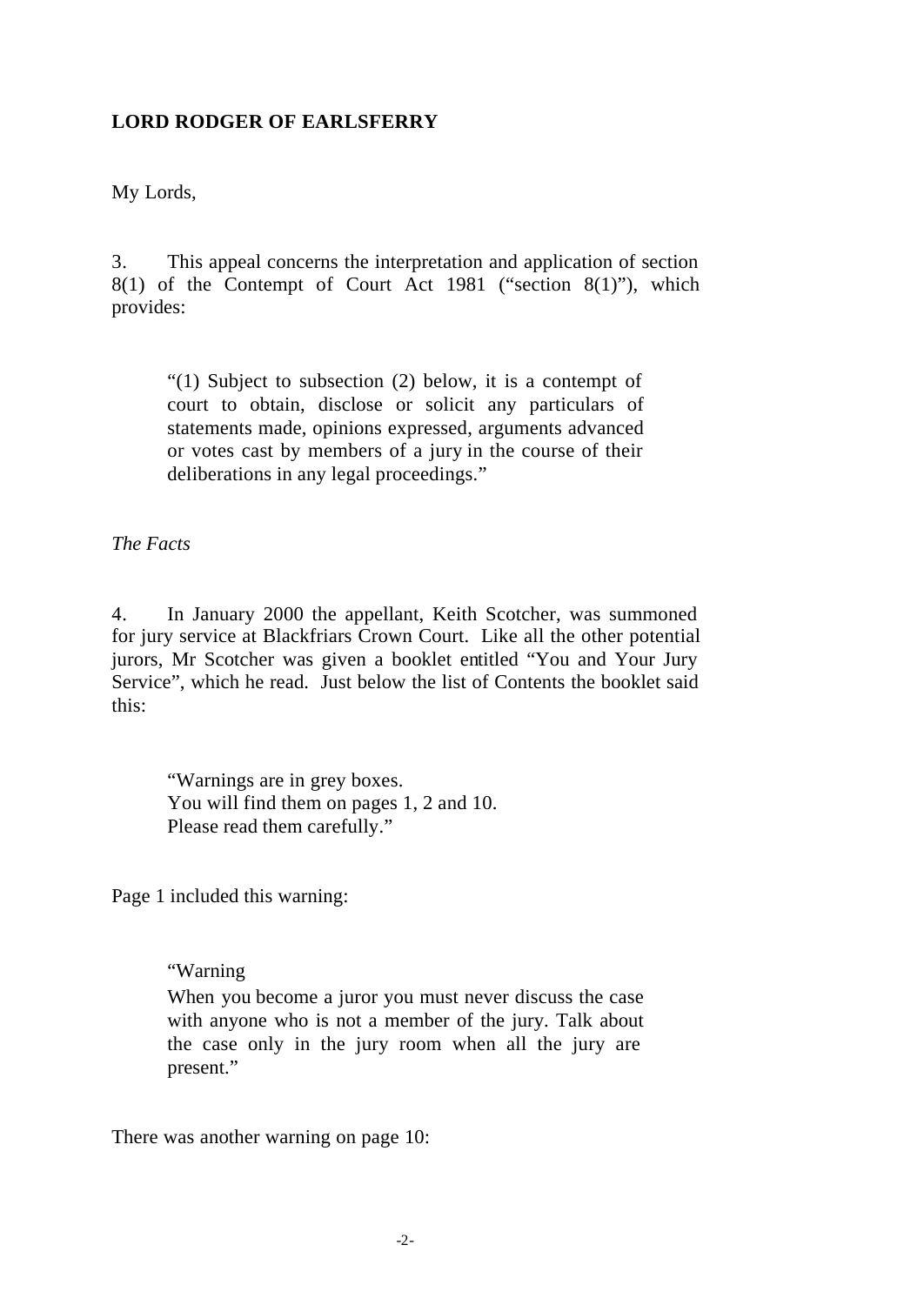"Warning

You must not talk about the case outside the jury room. You must not show or tell anyone details of:

¦ statements made ¦ opinions given

¦ arguments put forward ¦ votes cast

by you or any other juror during the jury's deliberations. If you do, you will be in contempt of court and you may

be sent to prison or have to pay a fine."

5. On the first day of their service the jurors were also shown a video, part of which said:

"It is a contempt of court, which may be punishable by imprisonment, to get or disclose the opinions of jurors or the way they voted in their deliberations."

It went on to say:

"Please remember that it is an offence punishable by imprisonment for anyone to disclose information about what is discussed in the jury room or the opinions of individual jury members about a case."

There was a notice to the same effect in the jury room.

6. The appellant was balloted to serve as a juror in a trial in which the two defendants were brothers. By the end of the trial on Friday 11 February, the jury had been reduced to eleven members. That afternoon the jury convicted both defendants by a majority of 10 votes to 1.

7. The following day, the appellant wrote to the defendants' mother in these terms: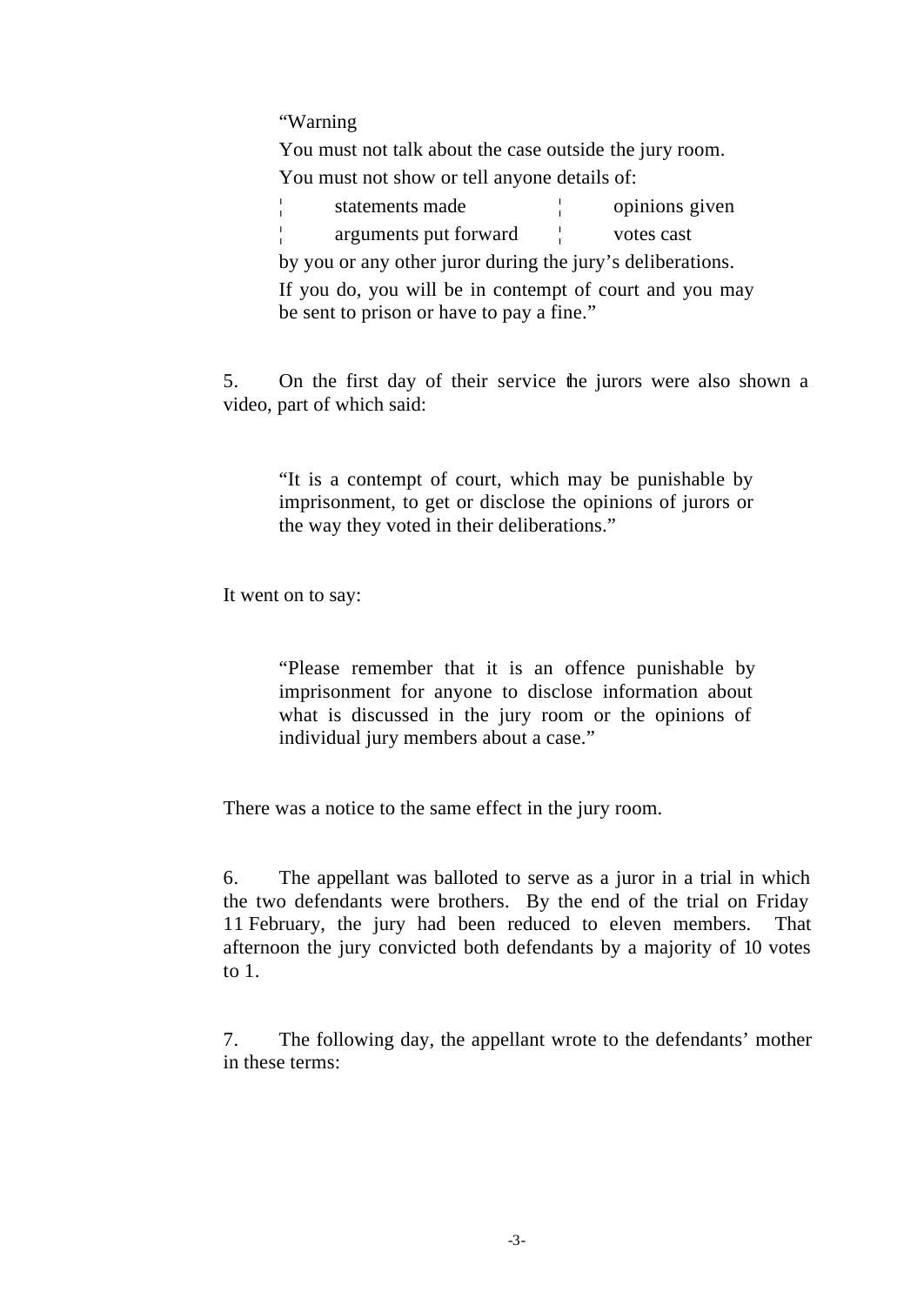#### "Dear Mrs Anderson

I was the one jury member who held out against the prosecution case at the trial of [A] and [B]. I would like you to seriously consider, as I'm sure you are already, talking to your counsels about appealing the convictions on the grounds of an unsafe conviction, miscarriage of justice, or whatever. [XXXX]

When we first went out the voting was close XXXX. Many changed their vote late on simply because they wanted to get out of the courtroom and go home. I was shocked at how readily some of them were ready to convict on a complete lack of evidence, and I tried to show them how the evidence there was, [A]'s jacket, [B]'s suit, the phone book could so easily have been 'fitted' into '[D]'s' statement – given after these items were taken from your house. It was never explained why policeman took these items.

The police searched the house 3 days after the incident. How did they know what items to take? They didn't find any drugs or anything associated with drug dealing. But, they took these items which they thought would be 'useful', as they were, when it came to concocting a 'statement' from [E]. This statement was not written down nor recorded. We only had the policeman's 'word' – evidence for it (all the jury thought he was 'dodgy'). Then, lo and behold, [A] and [B] were said to be wearing those very clothes the police just happened to take! Phone numbers from the book were said to have been known by [D]/[E]. In the 'statement' he got close, some numbers wrong, but in Court he was further away on [B]'s number. He had plenty of time to try and memorise them anyway, but how could he ever make a successful call? Of course there were other things that decided me they should not be found guilty. [F]? said in her statement that the jacket was GREEN! The only other mention of green was in [A]'s statement when policeman mistakenly said it was green! Indicating she was shown the statement. As well as her belatedly saying she knew of [A] and [B], who [E] said he knew as [G] and [H]. (said before couldn't recognise etc). I tried to show the Jury that this was how people were fitted up, and that there was not enough evidence to convict anybody. I'm sorry I did not succeed and I wish you XX success in your further efforts.

Yours sincerely – ANON

XXXX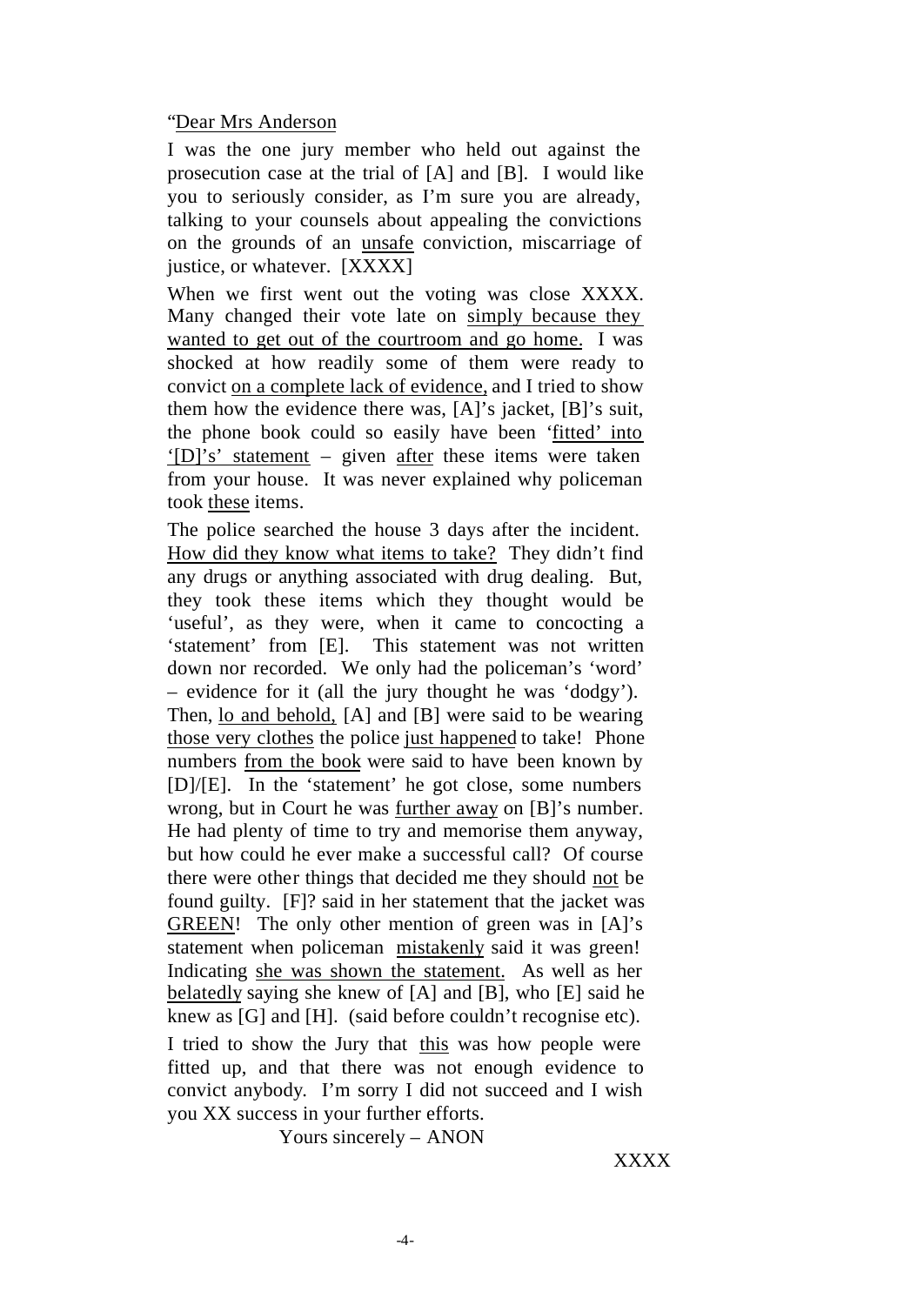I was a shop steward XXXX for 18 years and know how people get framed for things.

Some more thoughts on the case [E] was clearly lying about the phone call he made to [B]. He says he keeps the number [B's] in his head. But got it wrong in first statement, and even more wrong in witness  $box - so how$ could he make the call at all? DC (1) should have been asked if he is paranormal – knew what to take from  $|C|$ house before [E] statement. Why these items and not any others? Does it happen often in DC (1)'s cases, that he picks up the 'right' evidence before he even knows about it? What was he looking for in the search? Some of the jury thought the judge wasn't just summing up the case but indicating he wanted them found guilty. Some of the jury said they were ready to believe they were guilty despite almost complete lack of evidence. The 'leader' of this pack was XXXX XXXX XXXX XXXX XXXX XXXX XXXX XXXX saying they are drug dealers, etc. and should be locked away. There was no proof of this. Only [E] said this.

I tried to argue strongly that our duty X was first to presume innocence until proven guilty. Despite the fact that I was prepared to go through all the 'evidence' present and show how it was a false case, when I challenged the others to prove the guilt case – none of them even tried! The just decide on prejudice and hearsay. (and wanting to get home for tea!). I hope these are grounds in law to show that the verdict was unsafe. Don't know if it can be shown that the Judge misdirected the jury.

good luck!

Its a terrible thing to say, but it now looks if it would have been better not to go before a jury. A judge could not have decided on the complete lack of evidence. This is hindsight of course. My opinion was that the Judge should have directed us to find not guilty due to lack of evidence (and clearly false evidence).

Please do not show this letter to: - police/judge/pros Counsel."

At the beginning of the letter the writer explained: "I've blocked out some words because apparently I'm 'in contempt of court' for writing to you." In the letter as reproduced above the words blocked out in this way have been marked by capital Xs and initials have been substituted for names.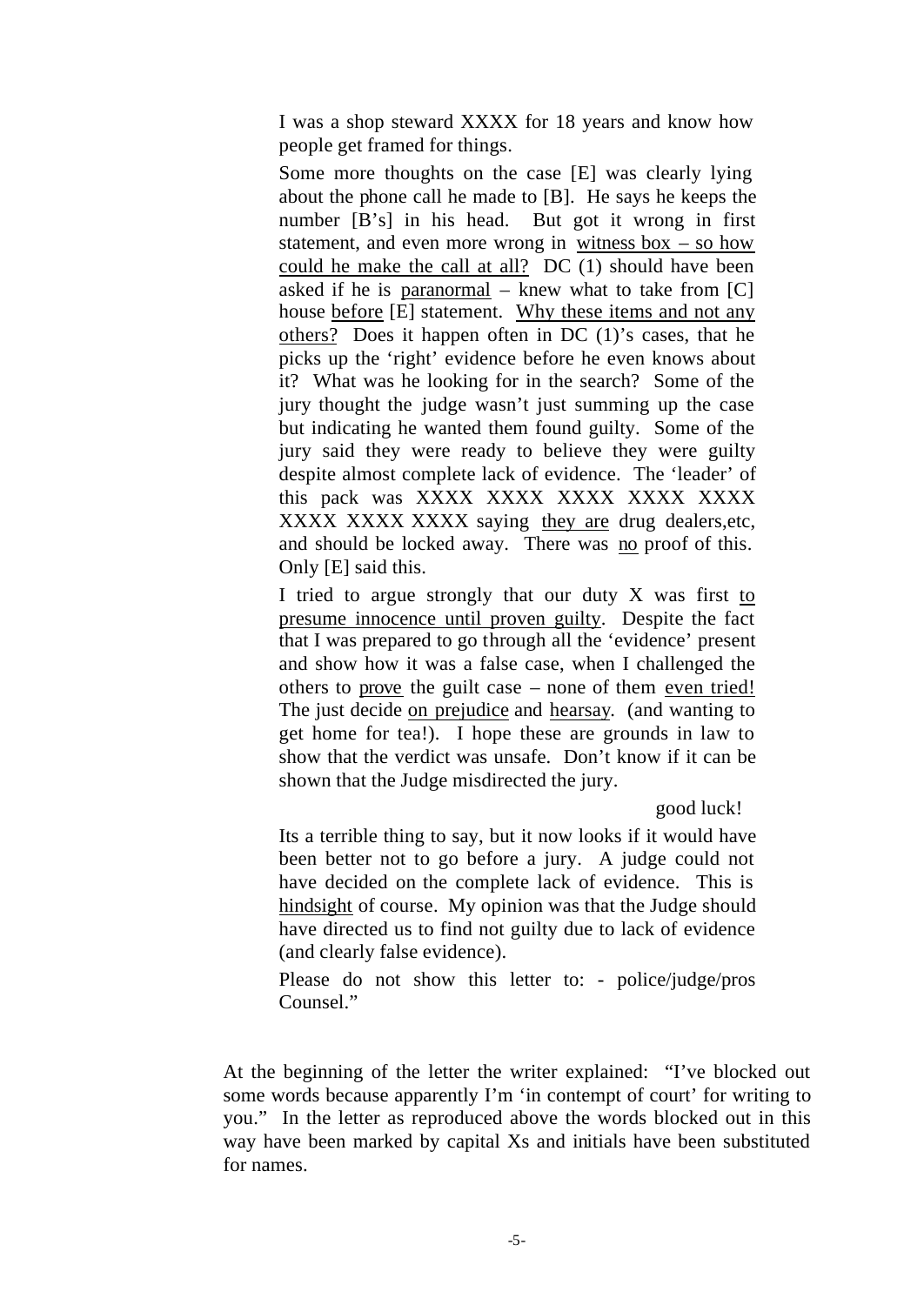8. Mrs Anderson sought advice about the letter from her solicitor who brought it to the attention of the Court of Appeal. The court in turn contacted the police, who then interviewed 11 of the original 12 jurors, including the appellant. All of them denied writing the letter. Handwriting samples were taken from the jurors and a handwriting expert examined the letter. The expert discovered that one piece of obliterated writing was the appellant's email address, while two other pieces of obliterated writing said "Keith S". On comparing the letter with the handwriting samples, the expert concluded that the appellant had written it. The appellant was then arrested and interviewed under caution. Despite the evidence of the expert, the admitted similarity between his writing and that in the letter and the similarities between some of the contents of the letter and his own personal history as a trade union official, the appellant continued to deny being the author.

9. The material assembled by the police was referred to the Attorney General for him to consider, in terms of section 8(3) of the 1981 Act, whether to give his consent to proceedings for contempt of court being instituted against the appellant in terms of section 8(1). On 25 March 2002 the appellant's solicitors wrote to the Attorney General admitting that he had written the letter but arguing that no proceedings should be taken against him. On 16 July 2002 the Attorney General informed the appellant that he had given his consent to proceedings being instituted.

10. On 23 October 2002 the Divisional Court granted the Attorney General permission to apply for a committal order against the appellant. When the matter came before the court again on 8 May 2003, the court decided to hear argument on whether a defence was available to a juror who disclosed the deliberations of the jury if the juror was motivated by a desire to expose a miscarriage of justice.

11. On 16 May 2003 the Divisional Court (Scott Baker LJ and Pitchford J) held that no such defence was available: [2003] EWHC 1380 Admin. The appellant then accepted that he had committed a contempt of court in terms of section 8(1). The Divisional Court ordered that the appellant should serve a two-month prison sentence suspended for one year and should pay costs of £2500. In passing sentence the court accepted that the appellant had a genuine belief that there had been a miscarriage of justice, although he was probably someone who was blind and unreceptive to the views of others.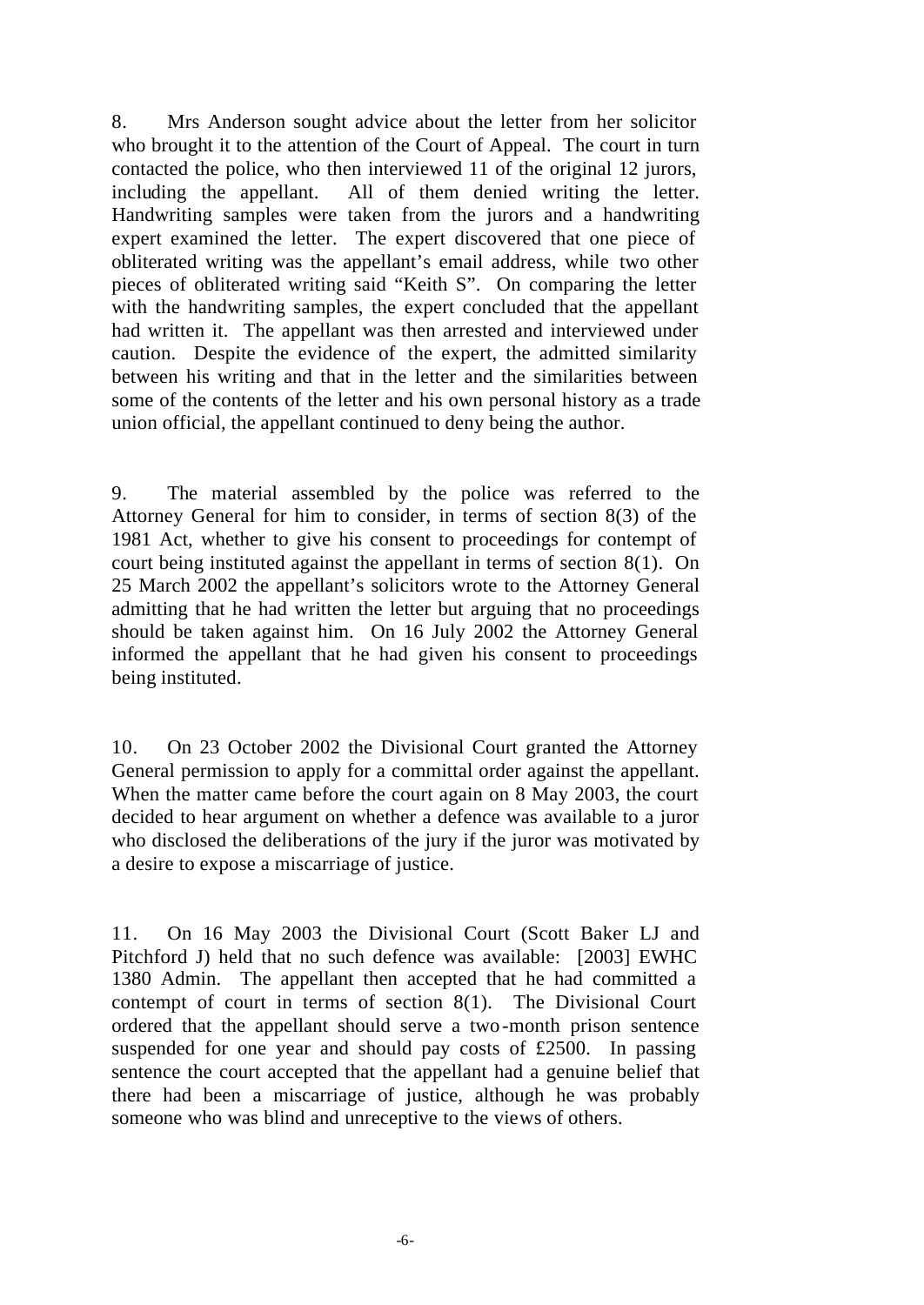#### *The Appeal*

12. The House gave leave to appeal on 2 December 2003. Subsequently the House gave judgment in *R v Mirza* [2004] UKHL 2; [2004] 1 AC 1118. That decision corrected the previous interpretation of section 8(1), which the Divisional Court had applied in this case. As a result, the arguments for both sides before the House were different from those in the Divisional Court. Nevertheless, it remained common ground that, in terms of section 8(1), the appellant had revealed statements, opinions, arguments or votes of the members of the jury in the course of their deliberations. It was not disputed, either, that the mens rea for the offence was an intention to disclose and that the appellant had deliberately disclosed these aspects of the jury's deliberations to Mrs Anderson. So, unless some defence was available to the appellant in the circumstances of the case, he was guilty of contempt of court in terms of section 8(1).

13. The suggestion was that a juror is not guilty of contempt if he discloses the jury's deliberations with the bona fide aim of preventing a miscarriage of justice. On its face, section 8(1) makes no provision for a defence of that kind and Mr Starmer QC did not suggest that there was anything in the statute itself which would permit that defence to be implied into section 8(1). He argued, however, that in the particular circumstances of this case, by virtue of section 3 of the Human Rights Act 1998 ("the 1998 Act"), section 8(1) had to be interpreted as including such a defence so as to make it compatible with article 10 of the European Convention on Human Rights and Fundamental Freedoms. If this could not be done, then the House should make a declaration of incompatibility under section 4 of the 1998 Act.

- 14. Article 10 of the Convention provides inter alia:
	- "1 Everyone has the right to freedom of expression. This right shall include freedom to … impart information and ideas without interference by public authority….
	- 2 The exercise of these freedoms, since it carries with it duties and responsibilities, may be subject to such formalities, conditions, restrictions or penalties as are prescribed by law and are necessary in a democratic society … for preventing the disclosure of information received in confidence, or for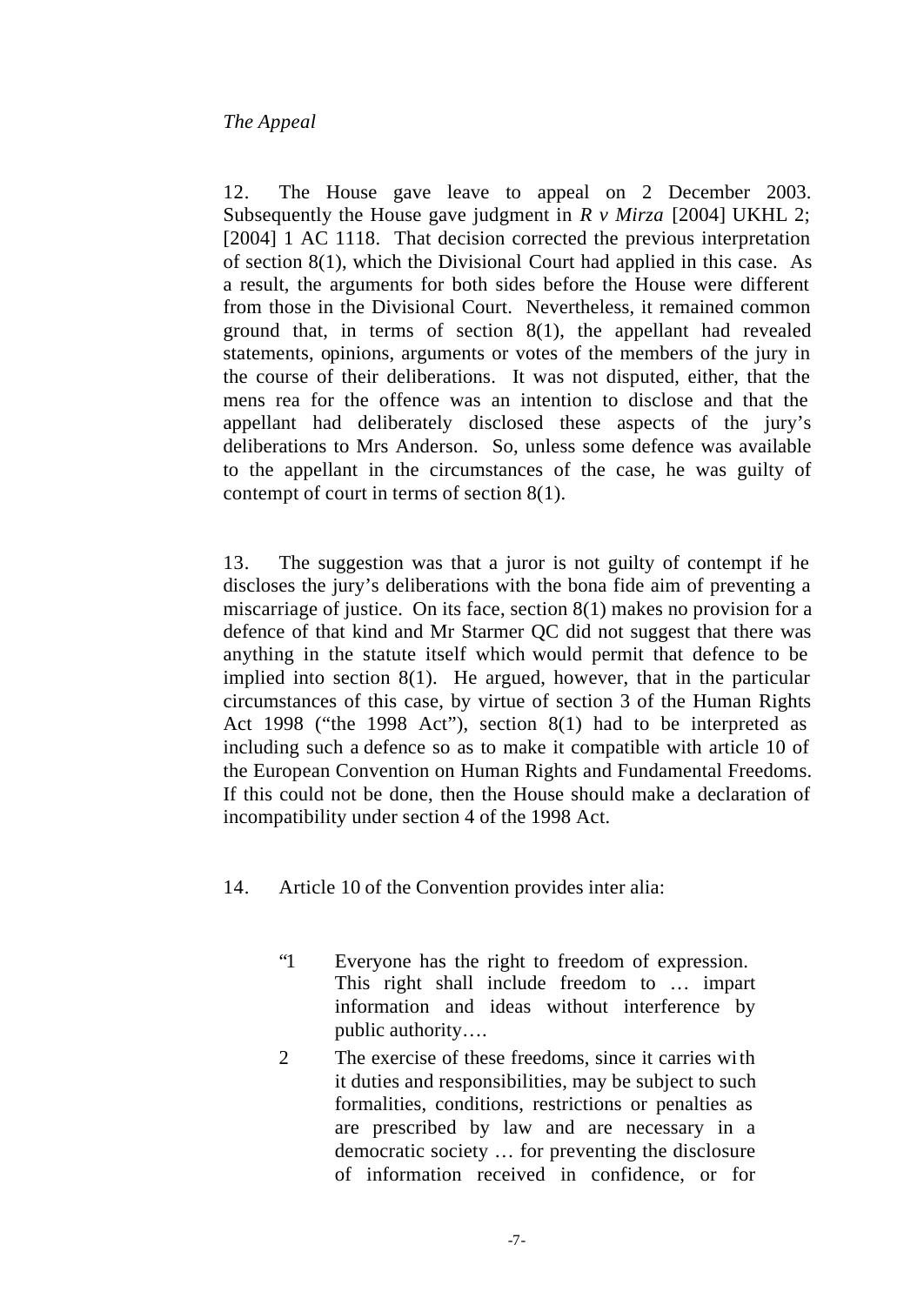maintaining the authority and impartiality of the judiciary."

At its broadest, Mr Starmer's submission was that the appellant was free to impart information about the jury's deliberations without interference by the Attorney General when his intention was to secure the defendants' article 6 Convention right to a fair trial by a tribunal comprising an impartial jury. In fact, however, during the hearing Mr Starmer really confined his argument to the circumstances of this case.

15. The appellant wrote the letter containing the disclosures about the jury's deliberations on 12 February 2000, more than seven months before the 1998 Act came into force on 2 October 2000. Nevertheless, Mr Havers appeared to accept that the Act, and in particular sections 3 and 4, applied to these proceedings. In the absence of argument to the contrary, without deciding the point, I proceed on that basis.

16. Prior to the decision of the House in *R v Mirza*, the general assumption in the English courts was that the terms of section 8(1) were so broad as to apply to any court, whether the trial court or the Court of Appeal (Criminal Division), which might otherwise have wished to inquire into a matter relating to the jurors' deliberations. Section 8(1) in effect ruled out such inquiries by the courts. See, in particular, *R v Young (Stephen)* [1995] QB 324, 330 per Lord Taylor of Gosforth CJ. So a juror disclosing the jury's deliberations to the court would be in contempt under section 8(1). This understanding of the law presumably lay behind the blanket terms of the warnings in the leaflet for prospective jurors which the appellant was given and in the video which he saw. The House held, however, that if a trial judge were informed about any misconduct during the jury's deliberations but before they had returned their verdict, then section 8(1) did not prevent him from looking into the matter. Since jurors might well not appreciate that they could tell the judge about any misconduct of their fellow jurors, the House suggested that in future they should be given further guidance. This suggestion led Lord Woolf CJ to issue the Practice Direction (Crown Court: Guidance to Jurors) [2004] 1 WLR 665, which amended the consolidated criminal practice direction so as to provide inter alia:

"IV.42.6 Trial judges should ensure that the jury is alerted to the need to bring any concerns about fellow jurors to the attention of the judge at the time, and not wait until the case is concluded. At the same time, it is undesirable to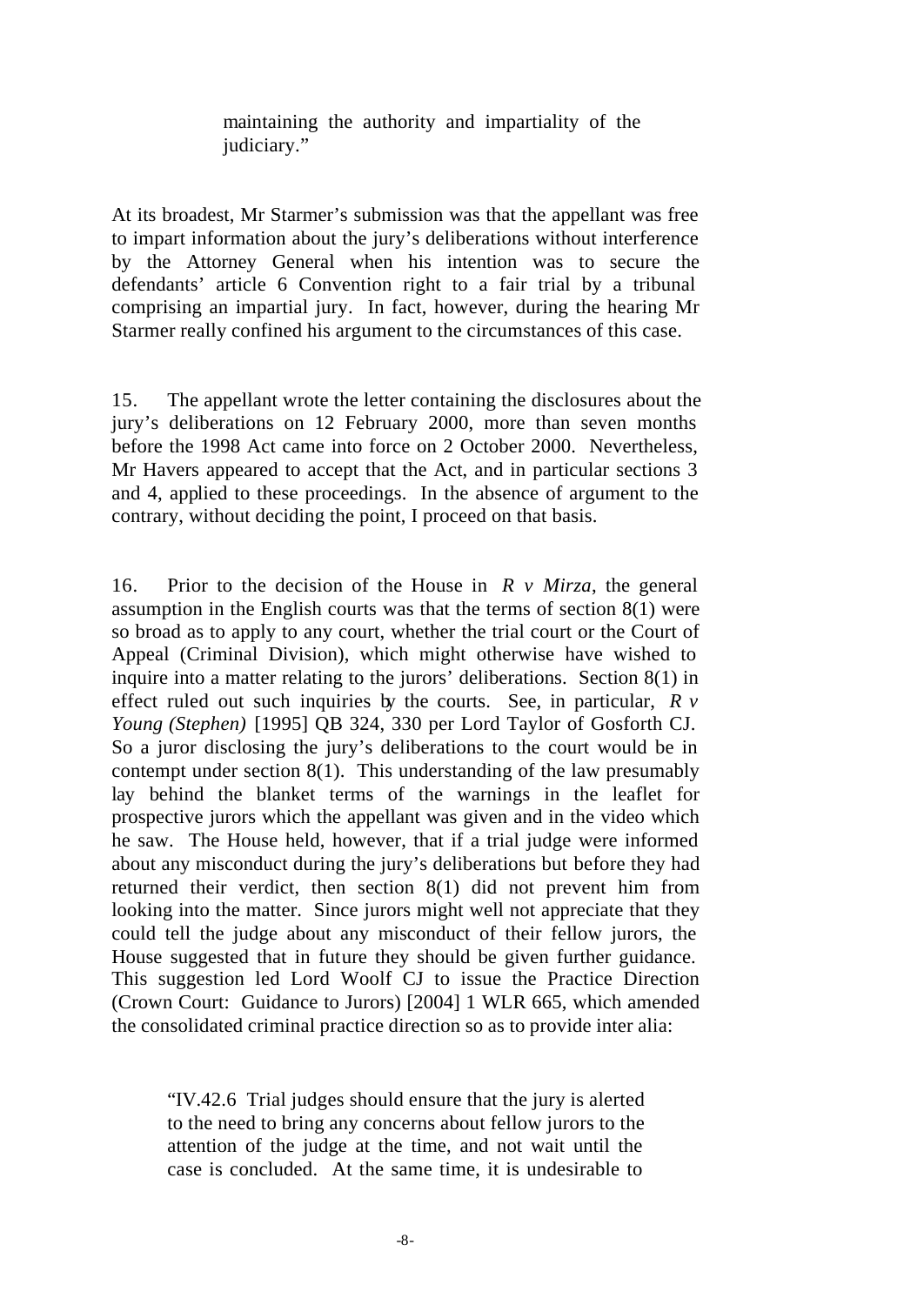encourage inappropriate criticism of fellow jurors, or to threaten jurors with contempt of court.

IV.42.7 Judges should therefore take the opportunity, when warning the jury of the importance of not discussing the case with anyone outside the jury, to add a further warning. It is for the trial judge to tailor the further warning to the case, and to the phraseology used in the usual warning. The effect of the further warning should be that it is the duty of jurors to bring to the judge's attention, promptly, any behaviour among the jurors or by others affecting the jurors, that causes concern. The point should be made that, unless that is done while the case is continuing, it may be impossible to put matters right."

Subsequently, in *R v Smith (Patrick)* [2005] UKHL 12; [2005] 1 WLR 704 the House looked further at what form the trial judge's inquiries might take when a matter was drawn to his attention during the trial.

17. In reaching its decision in *R v Mirza* the House held that section 8(1) does not apply to the trial court or to the Court of Appeal. Nevertheless, as the House also held, by virtue of a long-standing common law rule, after the jury have returned their verdict, evidence directed to matters intrinsic to the jurors' deliberations is inadmissible. Such evidence is excluded in order to protect the confidentiality of the jurors' deliberations and the finality of their verdict. So neither the trial court nor an appeal court would use their powers of investigation to obtain evidence of those deliberations which would be inadmissible. Where, however, the jury is alleged to have been affected by extraneous influences, e g contact with other persons who may have passed on information which should not have been before the jury, evidence of those extraneous influences is admissible. The law is conveniently summarised in the speech of my noble and learned friend, Lord Carswell, in *R v Smith (Patrick)* [2005] 1 WLR 704, 712 – 713, para 16.

#### *The Appellant's Broad Submission*

18. Starting from *R v Mirza*, Mr Starmer submitted that if, before the verdict, the trial judge could enquire into allegations of misconduct in the jurors' deliberations, or the Court of Appeal could enquire into allegations of improper extrinsic influences even after the jury had returned their verdict, then in either event it must be lawful for a juror to disclose the deliberations of the jurors to the extent necessary to bring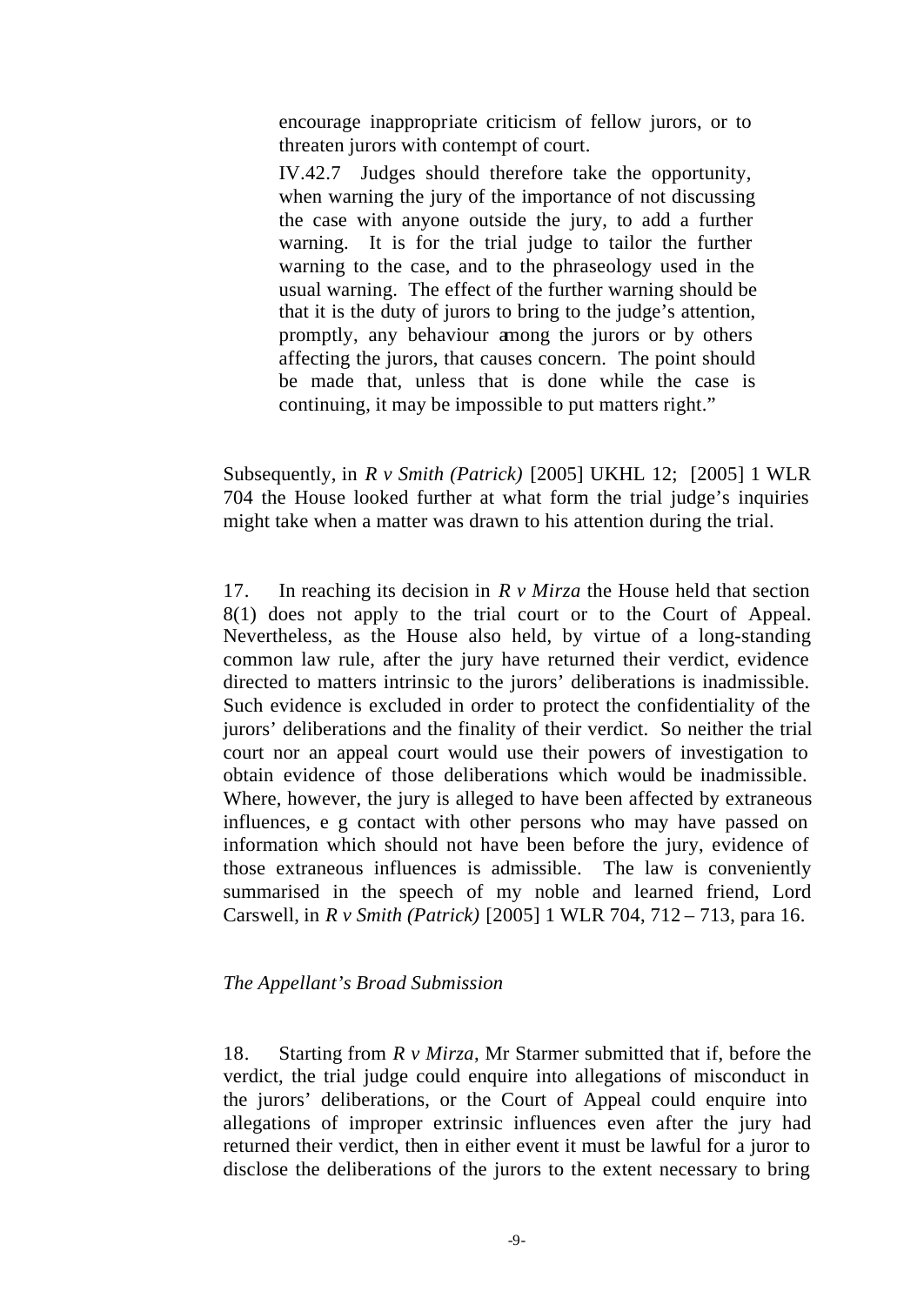these matters to the attention of the trial judge or the appeal court. In practice the line between intrinsic and extrinsic factors relating to the jury's deliberations was not clear-cut: what appeared at first sight to be nothing more than the stubborn refusal of a juror to follow the judge's directions (and so a matter intrinsic to the jury's deliberations) might turn out on inve stigation to be due to bribery (an extraneous influence). So a juror could not be expected to know on which side of the line his disclosure would fall. It followed that, in proceedings for contempt of court under section 8(1), a defence must be open if the juror was motivated by a genuine desire to remedy a miscarriage of justice, irrespective of whether the complaint was of intrinsic or extrinsic misconduct.

19. I would accept the substance of much, but not all, of that submission. A juror who complains to a court about misconduct which is intrinsic to the jury's deliberations is in effect tendering evidence which, on examination, turns out to be inadmissible. The mere fact that the evidence is inadmissible does not mean that there is anything improper or unlawful about the juror's action in bringing it to the attention of the court. On the contrary, the juror may well be acting from the very best of motives in an effort to avoid what he regards as a miscarriage of justice. Not surprisingly, therefore, there is nothing to suggest that, before the 1981 Act, his action would have been regarded as a contempt of court or as being otherwise unlawful.

*The Origins of Section 8(1)*

20. The circumstances which prompted the enactment of section 8(1) are well known and they were examined in some detail in the speech of Lord Lowry in *Attorney General v Associated Newspapers* [1994] 2 AC 238. Following the acquittal of a prominent politician on a charge of conspiracy to murder, the New Statesman magazine published an article, based on an interview with one of the jurors, which gave an account of significant parts of the jury's deliberations. The Attorney General applied for an order for contempt of court against the New Statesman. In *Attorney General v New Statesman and Nation Publishing Co Ltd*  [1981] OB 1 the Divisional Court held that a juror's disclosure of the jury's deliberations was not a contempt of court unless it tended, or would tend, to imperil the finality of jury verdicts, or to affect adversely the attitude of future jurors and the quality of their deliberations. Since, the court held, the article in question would not have had that effect, the Attorney General's application was refused. Towards the end of his judgment Lord Widgery LCJ said this: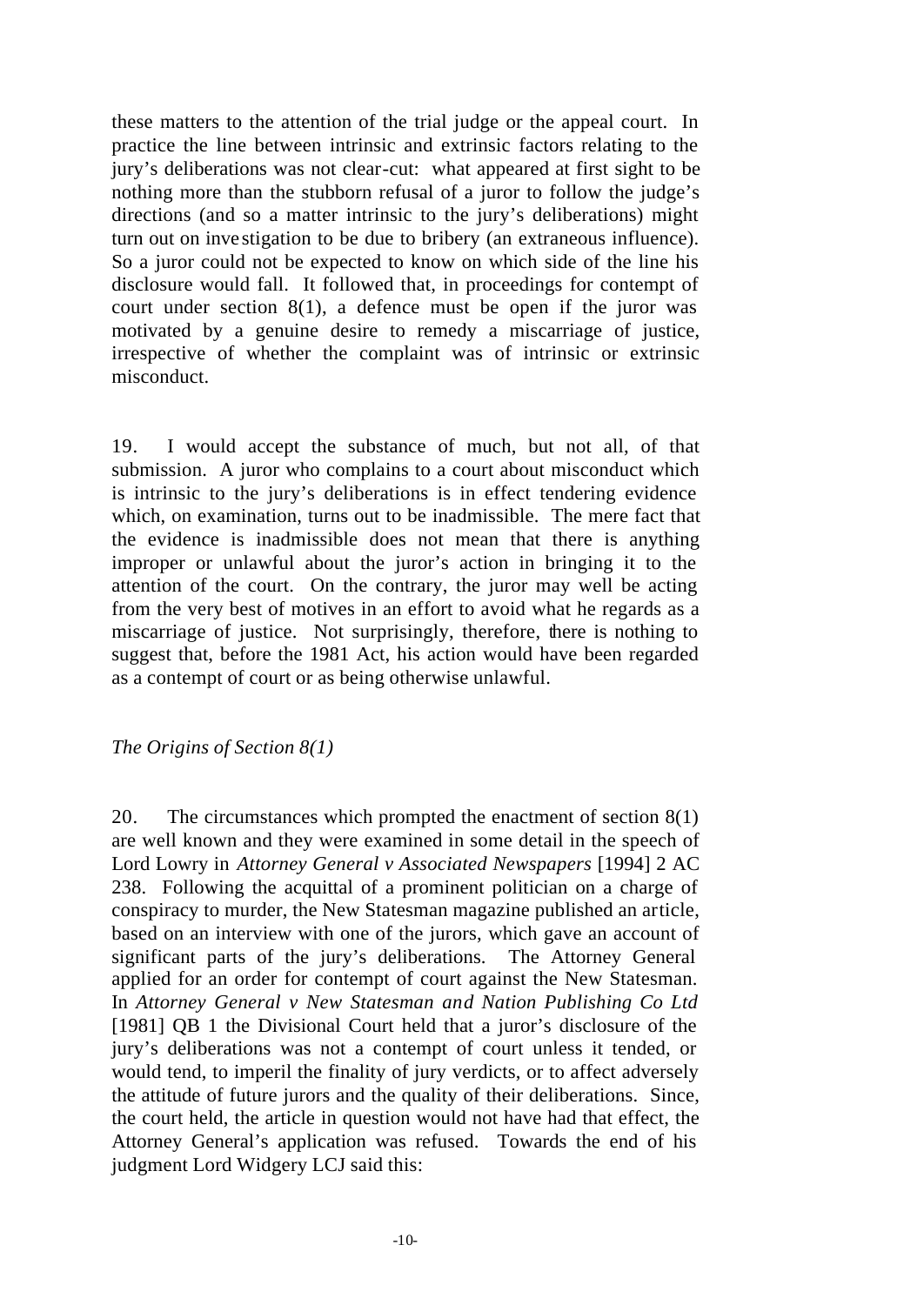"The evi dence before us shows that for a number of years the publication of jury room secrets has occurred on numerous occasions. To many of those disclosures no exception could be taken because from a study of them it would not be possible to identify the persons concerned in the trials. In these cases, jury secrets were revealed in the main for the laudable purpose of informing would-be jurors what to expect when summoned for jury service. Thus, it is not possible to contend that every case of posttrial activity of the kind with which we are concerned must necessarily amount to a contempt.

Looking at this case as a whole, we have come to the conclusion that the article in the 'New Statesman' does not justify the title of contempt of court. That does not mean that we would not wish to see restrictions on the publication of such an article because we would. But our duty is to say what the law is today and to see whether today the activity in question is a contempt of court. We are unable to say that it is and we would therefore refuse the application."

21. Taking their cue from the wish expressed by the Divisional Court, the government introduced a clause into the Contempt of Court Bill, which was designed to make it a contempt of court to publish details of a jury's deliberations or to disclose them with a view to their being published, or with knowledge that they might be published, or to solicit their disclosure with intent to publish them or to cause or enable them to be published. As a result of pressure during the course of the passage of the Bill through Parliament, the original clause was considerably amended so as to produce the wider provision which is now to be found in section 8(1). The discussions in both Houses suggest – what the trilogy of verbs in section  $8(1)$  also suggests - that the principal concern of Parliament was to prevent jurors from being harassed to reveal their deliberations. By contrast, the case of a juror spontaneously communicating his worries about the jury's deliberations to the court authorities does not feature in the debates as a cause for concern. There is accordingly nothing, either in the circumstances preceding its enactment or in the debates in Parliament, to suggest that section 8(1) was ever intended to apply to a juror who communicated to the court authorities his worries about misconduct during the jurors' deliberations.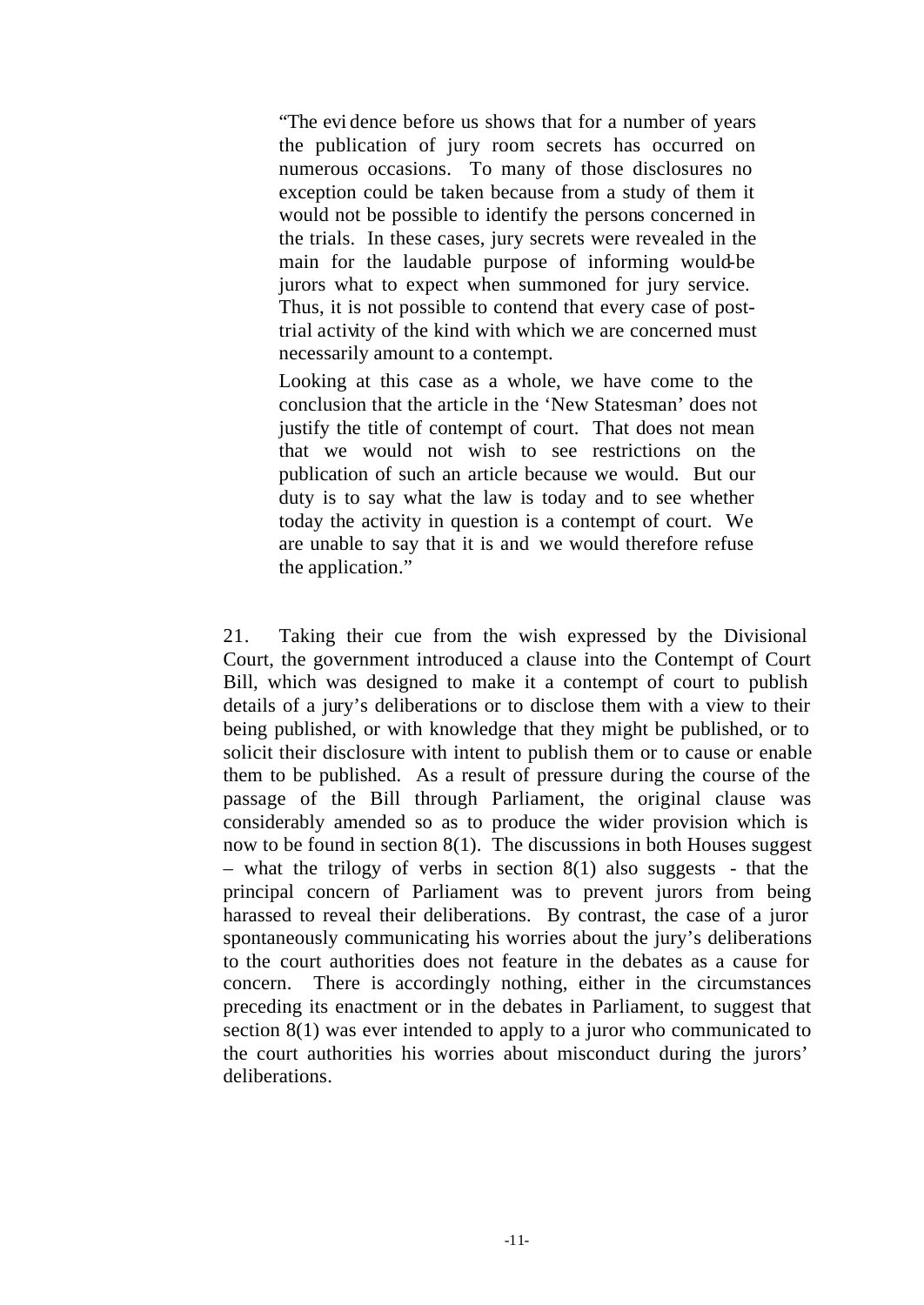22. In *R v Mirza* the House was concerned with two matters: first, the admissibility of allegations of misconduct made by a juror after the verdict and, secondly, the power of the trial court to investigate allegations of misconduct coming to light before the jury returned their verdict. In these circumstances the House did not need to consider the position of the juror making the complaint. Nevertheless, the reasoning of the House casts light on that question.

23. Section 8(1) specifies types of conduct which constitute contempt of court. So, if that subsection applied to a court, it would mean that the court could itself be in contempt of court. This would be a very strange notion, as the High Court of Justiciary pointed out in *Scottish Criminal Cases Review Commission, Petitioners* 2001 SLT 1198, 1202G – I:

"we have some difficulty in applying the idea of contempt of court to a situation where a court itself makes inquiries, not with the aim of bringing the court in question into contempt but with the very different aim of trying to ensure that justice does not miscarry. Moreover, Parliament has not qualified the appeal court's powers under section 104 of the 1995 Act [Criminal Procedure (Scotland) Act 1995] by reference to section 8…. In these circumstances, since the point does not actually arise for determination, we need say no more than that we reserve our opinion both as to the effect of section 8 on the appeal court's powers under section 104 of the 1995 Act and as to whether, in any event, the court would ever use those powers to inquire into a jury's deliberations."

In this passage the High Court referred to the provision containing the Scottish appeal court's powers of investigation. The equivalent English provision is section 23(1) of the Criminal Appeal Act 1968 under which the Court of Appeal can receive evidence relating to an alleged irregularity in a trial. When enacting section 8 of the 1981 Act, Parliament did not qualify that power in section 23(1).

24. In *R v Mirza* [2004] 1 AC 1118, 1146, para 57, it therefore seemed clear to Lord Slynn of Hadley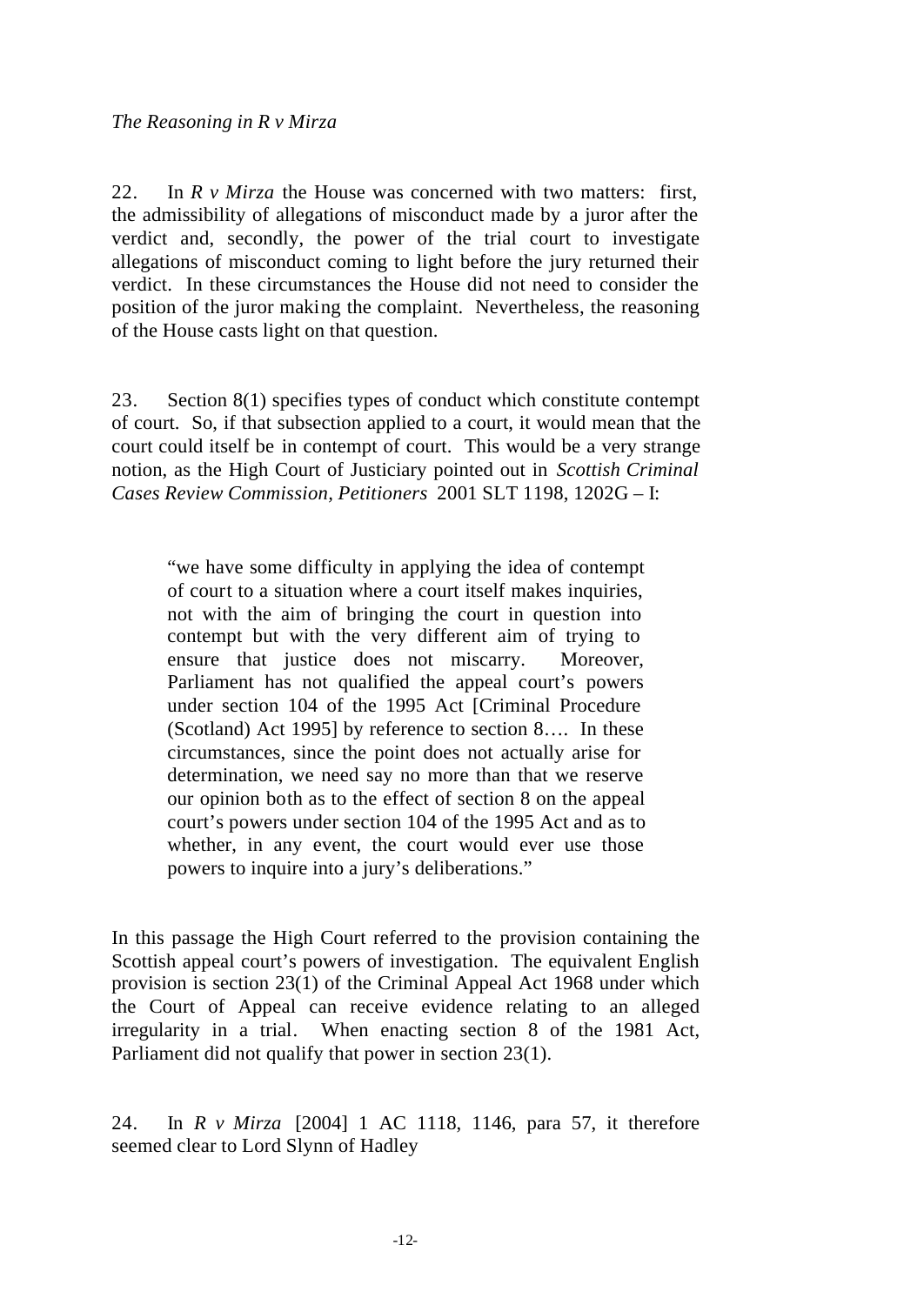"that in enacting section 8 of the Contempt of Court Act 1981 (primarily with the intention of preventing disclosure by and to the press) Parliament did not intend to fetter the power of a court to make investigation as to the conduct of a trial. Properly construed, section 8(1) does not apply to the court of trial or to the Court of Appeal hearing an appeal in that case. It cannot properly be read as categorising what the court does in the course of its investigation as a contempt of the court itself. What was said in *R v Young (Stephen)* [1995] QB 324, 330 should not be followed. The court is restricted in its inquiry into what happened in the jury's deliberations, not by section 8 of the Act but by the longstanding rule of the common law."

My noble and learned friend, Lord Steyn, dissented from the decision of the majority to dismiss the appeals, since he considered that in the cases then before the House evidence of misconduct during the deliberations of the jury was admissible. But he agreed with the majority in holding that section 8 did not impinge on the powers of the Court of Appeal. Explaining why there was no need to resort to section 3 of the Human Rights Act when interpreting section 8, Lord Steyn said, at p 1139, para  $25:$ 

"The reason is simple: the notion that the Court of Appeal could be in contempt *of itself* if it exercised the jurisdiction to hear evidence about what happened in the jury room is an absurdity. Properly construed, on ordinary principles of construction, section 8 does not impinge on the jurisdiction of the Court of Appeal to receive evidence which it regards as relevant to the disposal of an appeal. I understand this to be an agreed position between counsel. But I would, in any event, rule accordingly. Section 8 is therefore not an impediment to a consideration of the appeals before the House on their legal merits. If it had been such an impediment, it would in my view have been an appropriate case for reading down the statute under section 3. Moreover, if the issue were to arise whether a juror who reported an irregularity during jury deliberations to the Court of Appeal would commit an offence by so doing, an appropriate reading down of the statute might become necessary."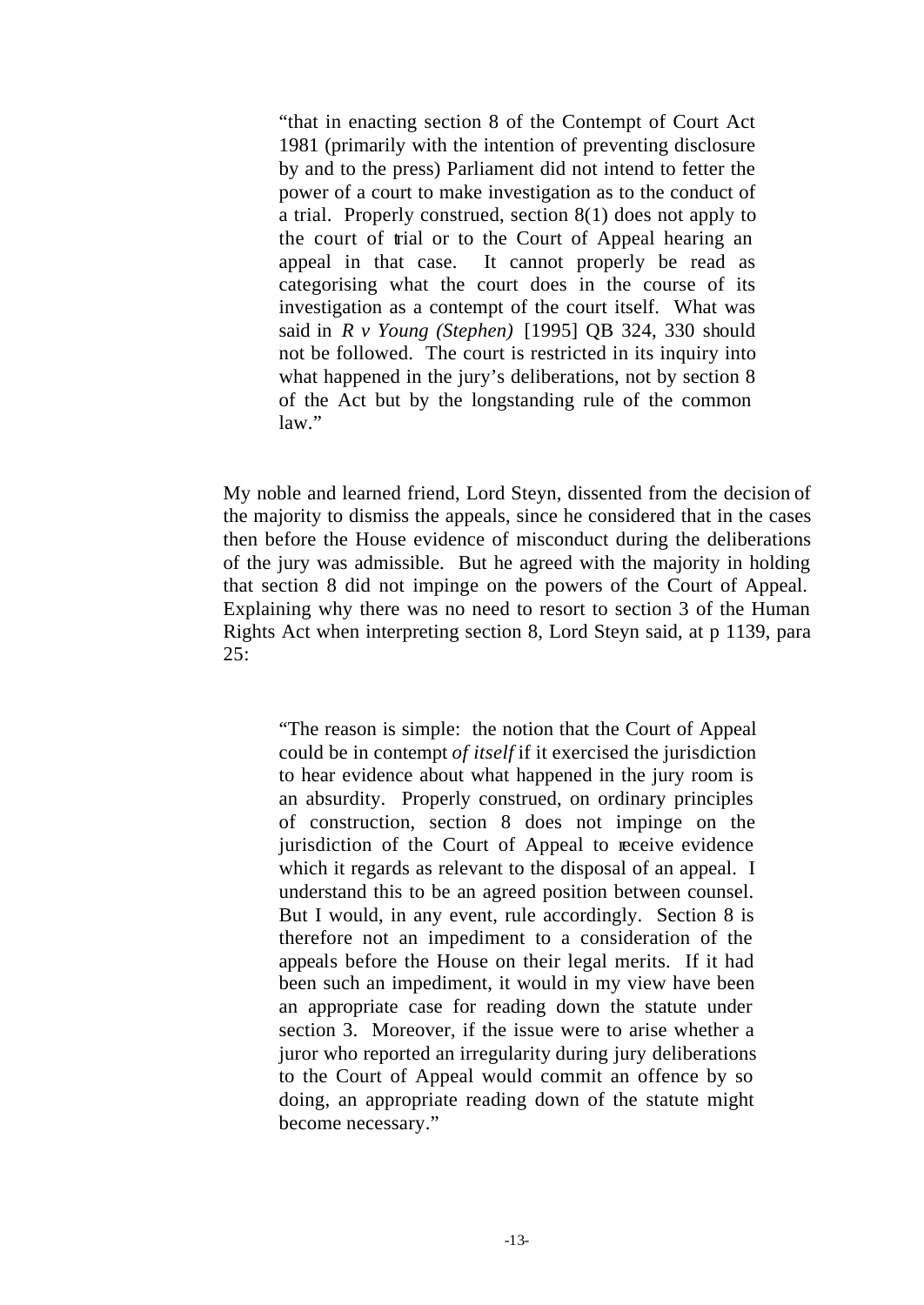Lord Hobhouse of Woodborough was equally clear that section 8(1) did not apply to a court. He was also prepared to hold that it did not apply to a juror who brought misconduct to the attention of a court. He said, at pp 1169 – 1170, para 139:

"But it must be added that the concept of a court being in contempt of itself cannot, on any view, be correct. Thus a communication by a juror to the court itself cannot without more, e g malice, dishonesty or improper motive, be a contempt of court; nor can be an inquiry addressed by the court or an authorised agent of the court to a person and a response to the court by that person to that inquiry."

He said further, at p 1172D - F, para 146:

"The question of admissibility relates not to what the judge or judges see or read but what they take into account in making a substantive decision and what they treat as legitimate evidence for the parties to use in argument. Thus a jury note or letter will, save in exceptional circumstances, always be looked at by the trial judge and, if there is an appeal, by the Court of Appeal (the legal expression is de bene esse  $- i e$  for what it is worth); its existence and character will normally be disclosed to the parties' counsel and submissions as to its significance be invited and/or responded to."

Lord Hope of Craighead's treatment of the point is entirely consistent with that construction. He explained that counsel had suggested two possible approaches, one being based on section 3 of the 1998 Act. He continued, at p 1155, para 92:

"I would, for my part, hold that the ordinary rules of statutory construction provide a sufficient vehicle for giving a meaning to section 8(1) of the 1981 Act which will enable the court to do what is necessary in the interests of justice. Where allegations are made which suggest that a defendant is not receiving, or did not receive, the fair trial to which he was entitled under article 6(1) of the Convention, they must be considered and investigated. Any investigation must, of course, be within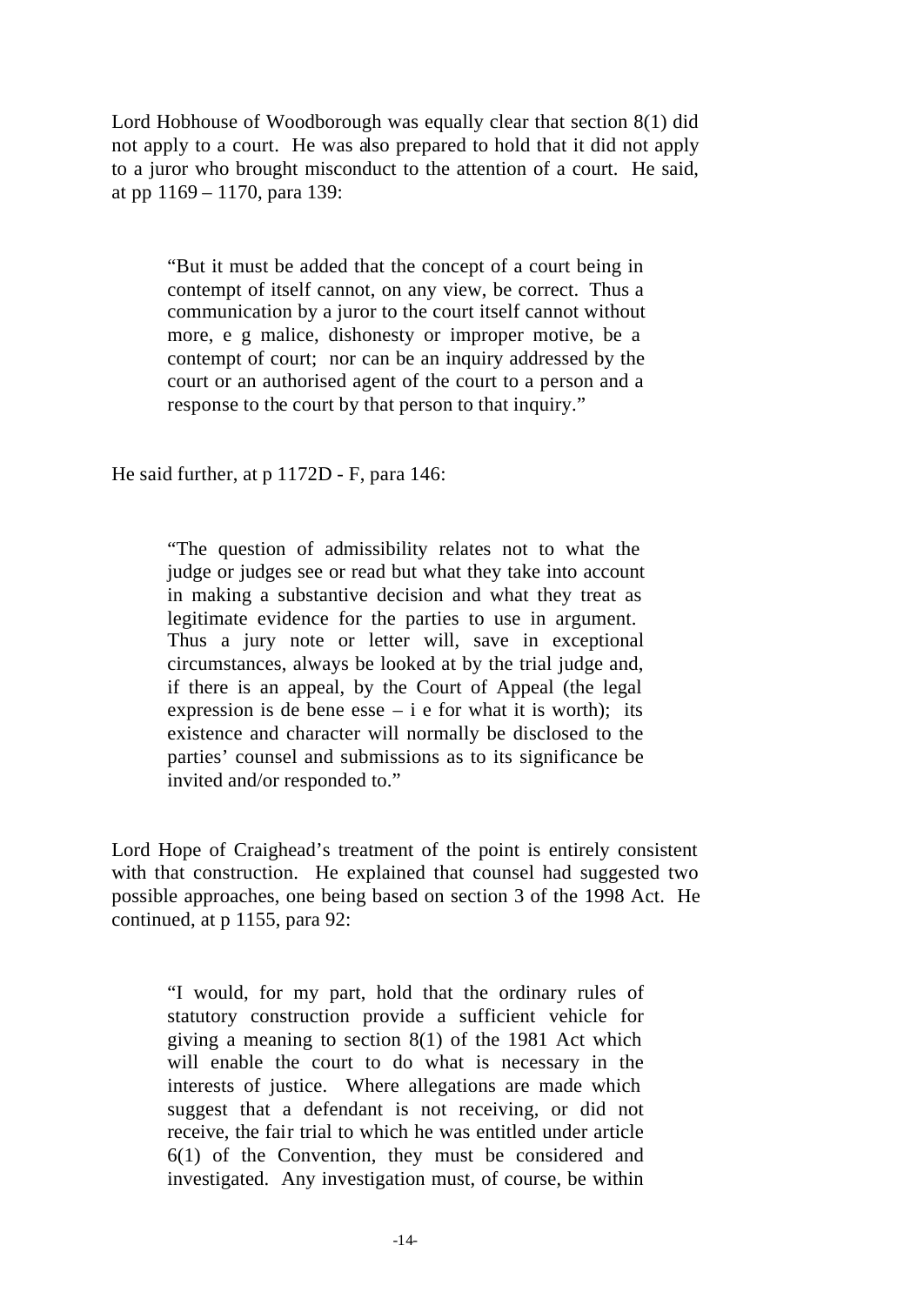the limits that are set by the common law. Evidence which is struck at by the common law rule will be inadmissible, and the court should not ask for or receive such evidence. But there is nothing in the statute that expressly inhibits or restricts the court in its performance of this task, and I do not think that an intention to do this can or should be read into it."

Lord Hobhouse agreed with the reasons given by Lord Hope: p 1172, para 147. I agreed with both of them: p 1174, para 149.

25. The decision of the House in *R v Mirza* is accordingly authority for the proposition that section 8(1) of the 1981 Act does not apply to a court when it considers a juror's complaints about misconduct during the jury's deliberations, since a court cannot be in contempt of itself. By necessary implication, the complaint which the court may lawfully consider must itself be lawful. Therefore, as Lord Hobhouse held, a juror who discloses to the court what is said or done during the jury's deliberations with the intention of prompting an investigation is not, without more, e g malice, dishonesty or improper motive, in contempt of court in terms of section 8(1). The subsection no more applies to the juror than to the court. The background to the enactment of the provision is wholly consistent with that interpretation, which can be reached on ordinary principles of statutory construction without resort to section 3 of the 1998 Act.

#### *Applying the Law to this Case*

26. It is not disputed that the appellant genuinely believed that there had been a miscarriage of justice due to what he perceived to be failings on the part of his fellow jurors. Accordingly, if he had written his letter to the Crown Court or to the Court of Appeal, he would not have been in contempt of court in terms of section 8(1). During the hearing of the appeal before the House, Mr Havers accepted this. Mr Starmer sought to take the matter further, however, by arguing that, although the appellant had not written to the court directly, he had written to the defendants' mother with an intention that the matter should be raised by lawyers presenting an appeal to the Court of Appeal on their behalf. Even though he had chosen this indirect route, the appellant was intending to disclose the matter to the appeal court. This was, Mr Starmer submitted, sufficient to exclude him from the scope of section 8(1).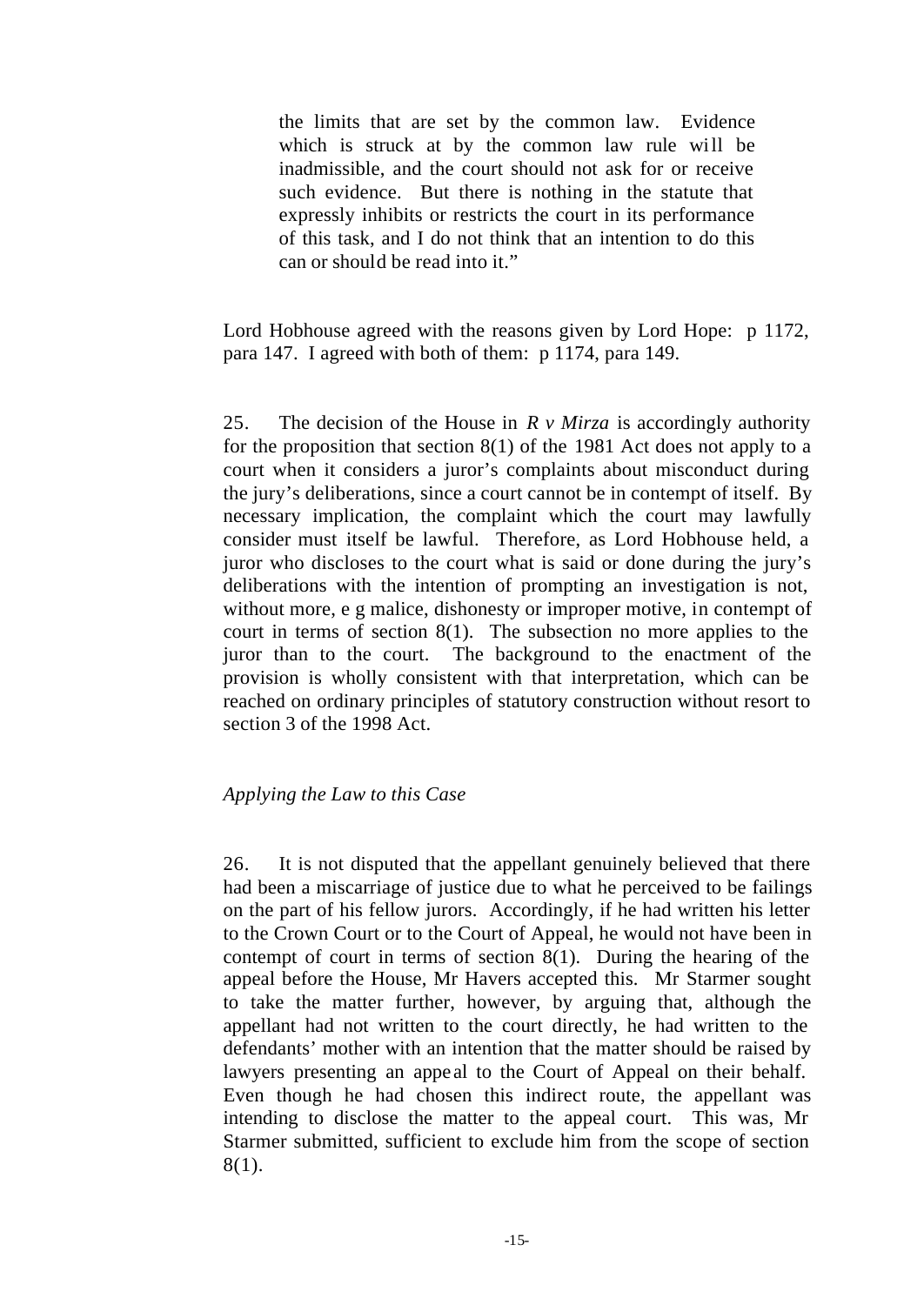27. Frequently, what can be done directly can also be done indirectly and to hold otherwise would be to promote form over substance. For example, if instead of writing to the trial judge or to the appeal court, the appellant had spoken or written to the jury bailiff or to the clerk of court, he would not have been in contempt. Similarly, if he had sent a sealed letter containing his complaint to the defendants' solicitors or counsel, or even to a citizens' advice bureau or similar organisation, and had asked them to forward it unopened to the appropriate court authorities, any disclosures in the letter would have been disclosures to the court and so outside the terms of section 8(1). There may be other such cases.

28. What the appellant actually did was very different. By writing the letter to the defendants' mother he was not merely disclosing the jurors' deliberations to the court authorities by an indirect route; on the contrary, he was disclosing them to a third party who had no authority to receive disclosures on behalf of the court and who might, or might not, pass the contents of the letter on to the court. Indeed, the closing words of the letter, where the appellant urged Mrs Anderson not to show it to the police, to the judge or to prosecuting counsel, are scarcely consistent with an intention on the appellant's part that she should, in effect, act as a conduit between him and the court authorities. Moreover, the appellant had no control over what Mrs Anderson did with his letter. She could have passed it on to anyone, including the media. It does not lie in his mouth to argue that, unlike him, Mrs Anderson or anyone else would necessarily have been restrained by section 8(1). Fortunately, thanks to her good sense, all that happened was that the jurors were interviewed by the police and the appellant's – doubtless very one-sided – version of their deliberations was not given any wider circulation. By his action the appellant created all the risks to the confidentiality of the jurors' deliberations which section 8(1) was designed to prevent. In these circumstances section 8(1) applied to the appellant and he was accordingly – as he himself realised at the time - in contempt of court.

#### *Section 3 of the 1998 Act*

29. As I have already explained, it was not disputed that the appellant could, if appropriate, invoke sections 3 and 4 of the 1998 Act. In my view, however, neither section avails him in this case. The appellant's rights under article 10(1) were, of course, engaged but in terms of article 10(2) the right to freedom of expression can be subject to a restriction which is prescribed by law and is necessary in a democratic society "for preventing the disclosure of information received in confidence." In *Gregory v United Kingdom* (1997) 25 EHRR 577, 594, para 44, the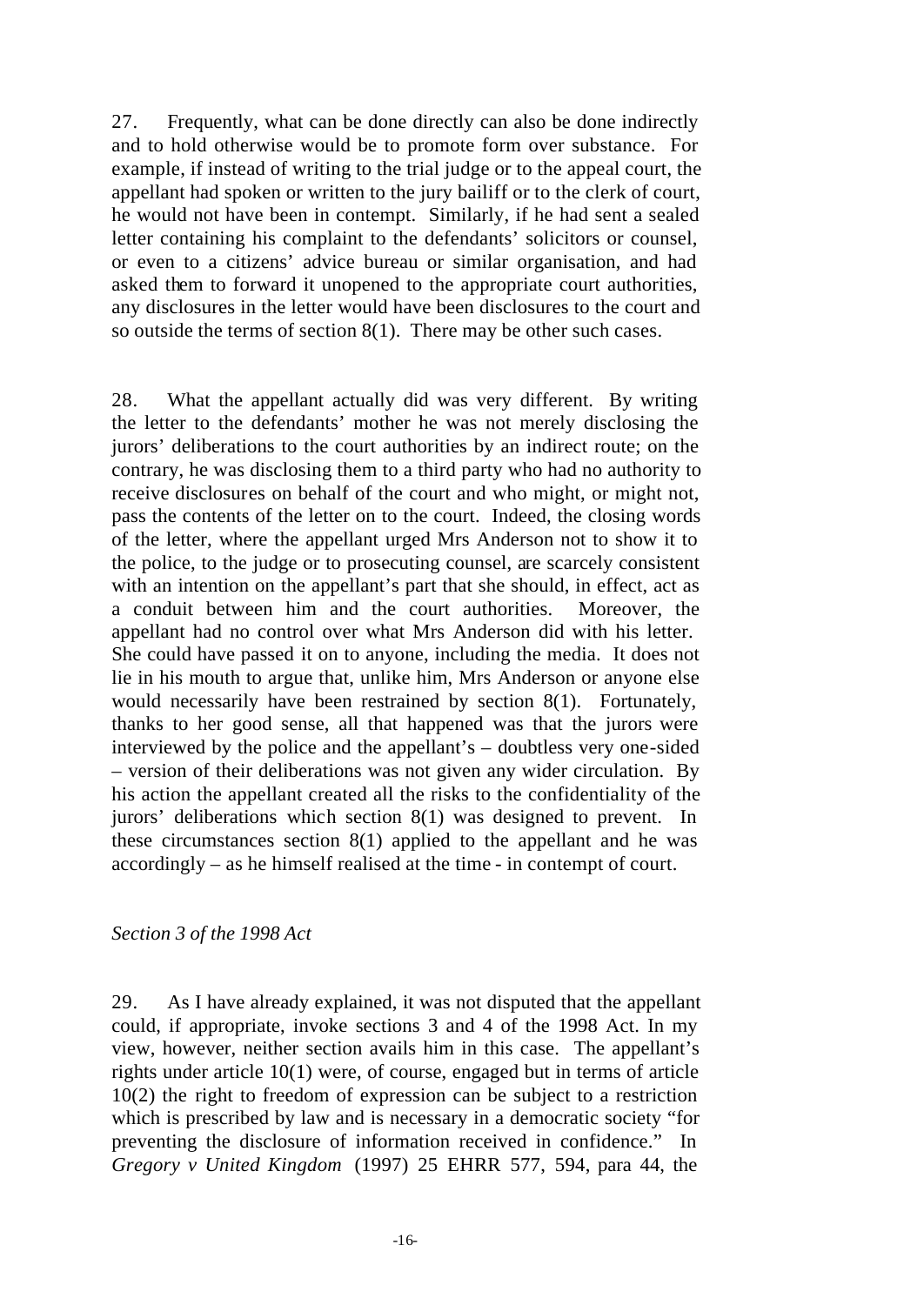European Court acknowledged that the rule governing the secrecy of jury deliberations is a crucial and legitimate feature of English trial law. Therefore, in so far as section 8(1) serves to reinforce that rule by making it an offence for a juror to disclose the information which he receives in confidence from his fellow jurors, the objective is sufficiently important to justify limiting the juror's freedom of expression in this way. The provision is rationally connected to its aim and the means adopted are no more than is reasonably necessary, since the restriction does not apply to bona fide disclosures to the court authorities. The measure is accordingly "reasonably justifiable in a democratic society": *de Freitas v Permanent Secretary of Ministry of Agriculture, Fisheries, Lands and Housing* [1999] 1 AC 69, 80. Mr Starmer indeed accepted that, once the Practice Direction came into force, section 8(1) did not infringe a juror's article 10 rights, since he would know that he could draw his worries to the attention of the trial judge before the jury returned their verdict.

30. He pointed out, however, that when the appellant served as a juror, the material shown to him suggested that the ban on disclosure was absolute – and that indeed was the position as generally understood following the earlier rulings of the Court of Appeal. Therefore, he argued, the appellant did not know, and could not have been expected to know, that he could contact the trial judge or the Court of Appeal. In those circumstances the law was not sufficiently clear and there was a disproportionate interference with the appellant's freedom of expression. Section 8(1) should therefore be interpreted as being subject to a defence that it did not apply to a juror who disclosed the jury's deliberations to a third party rather than to the court, if the juror was motivated by a desire to expose a miscarriage of justice and he did not contact the court authorities because he had been told that he could not disclose the deliberations to anyone.

31. I would reject that argument. Section 3 of the 1998 Act comes into play only where it is needed in order to make a legislative provision compatible with a Convention right. As Mr Starmer accepts, however, when properly interpreted according to domestic canons of construction, section 8(1) is compatible with article 10 of the Convention. That being so, section 3 does not apply. In reality Mr Starmer is complaining about the warnings to jurors, which were based on a misinterpretation of section 8(1). But the terms of those warnings could not affect either the interpretation of the statute or the appellant's guilt, one way or the other. At most, they might have been relevant to mitigation. In fact, however, the warnings are irrelevant since, by writing the letter, the appellant showed that he was not restrained by being warned that he would be in